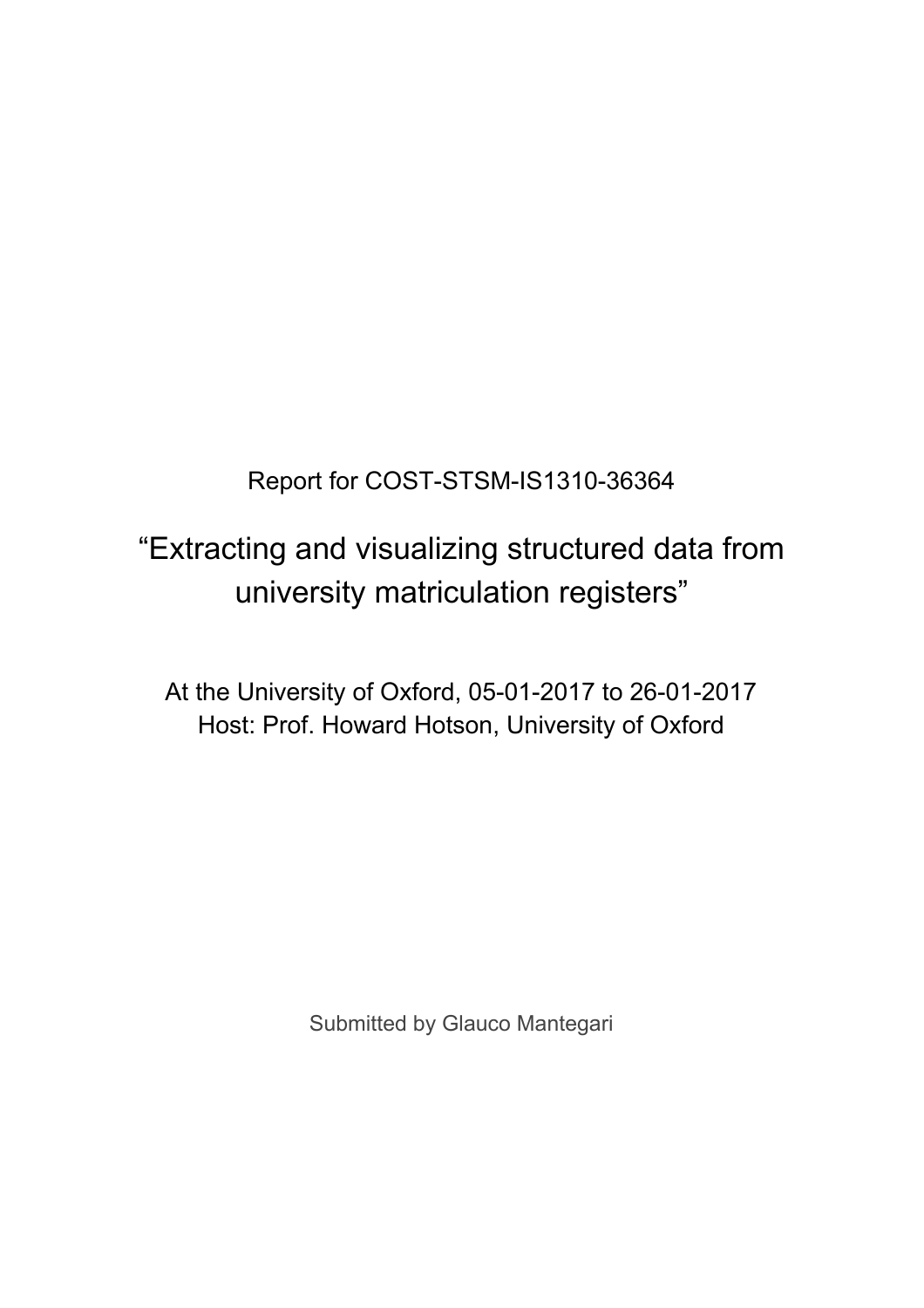# Introduction

Throughout the early modern period, members of a university community enjoyed specific rights and privileges, and also (typically) paid a matriculation fee. It was therefore in the interests of both institutions and individual students to keep a public record of membership, known as a matriculation register. Compiled in Latin, each entry typically includes the following information:

- Given name and surname of matriculant;
- City and/or region of origin;
- Day, month and year of matriculation;
- Other data (subject studied, age at matriculation, etc.)

These registers were carefully maintained for most German and Dutch universities, and preserved in the university archives. Most of these preserved registers were published in the decades before and after 1900, and equipped with indexes of people (and sometimes places). As a result, most are now out of copyright and available in digitized form online.

Transforming the semi-structured printed sources into fully standardized and structured digital data would allow the exploration of large patterns of exchange which up to now has remained invisible to scholarship, and to visualise those patterns in engaging, informative and crowd-pleasing ways.

The STSM aimed at researching on the methodological and technical aspects connected to the definition of a technical workflow to process, save in structured form, and make available for analysis, people, place and date data from OCR'd matriculation records. These activities were done in close collaboration with Prof. Howard Hotson (Faculty of History) and project staff of Cultures of Knowledge, as well as technical staff employed at other university departments.

### Long-Term Goals

We have identified a set of long term goals that will be supported by the definition of this initial workflow and subsequent activities. The points mentioned here below form part of iterative processes.

1. Creating a list of personal names and run matches with existing authority files accessible through APIs to check if they already exist in the cloud, such as  $VIAF<sup>1</sup>$ 

<sup>1</sup> https://viaf.org/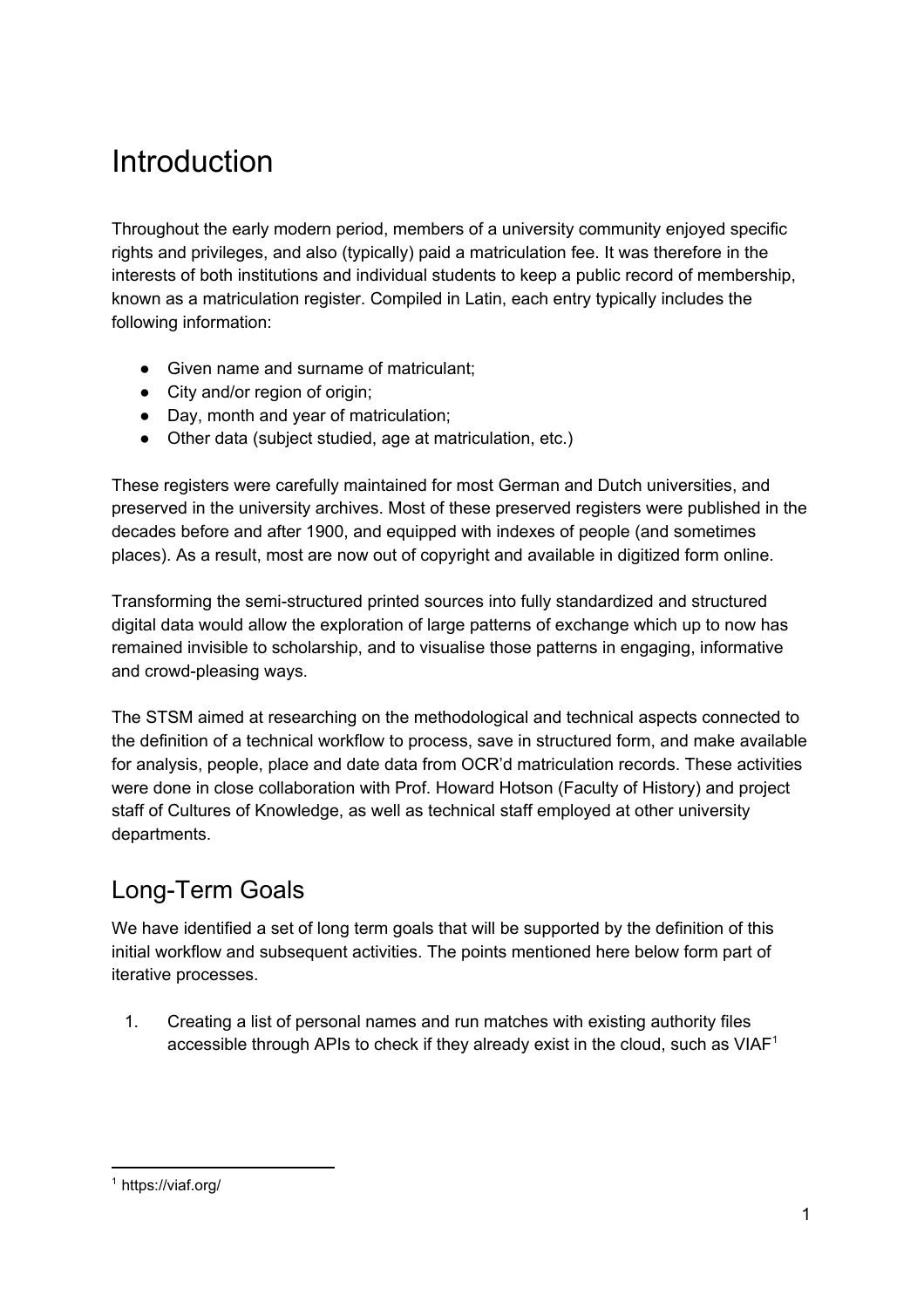And Wikidata<sup>2</sup>. VIAF identifiers will also help us identify people from the registers that also appear in  $EMLO<sup>3</sup>$ . Other potential sources of prosopographical data, such as those concerning people around Comenius and Hartlieb can be exploited as well.

- 2. Starting a geographical gazetteer using the names contained in the entries and connect to existing geo-gazetteers, such as GeoNames or others.
- 3. Designing specific visualizations for exploring distributions and networks, and their changes over time.
- 4. Extending the dataset with information coming from different registers using efficient OCR requiring minimal manual validation.
- 5. Linking these datasets based e.g. on persons and places.

# The Registers

The list of registers available (see Appendix A) offered us the opportunity to evaluate the best fit for an initial experimentation. We decided to focus mainly on the Gröningen register<sup>4</sup>, which covers years 1615-1914 and offers a well-defined structure for each entry, where the fields are separated by commas. A few complicating factors had to be taken in consideration:

- Sometimes one or more of the fields are missing
- Sometimes additional information is inserted in the penultimate place
- Occasionally brackets are used to relate entries together
- There are footnotes as well as handwritten notes

Some pages of interest in the downloaded book are not readable (e.g. pp. 62-63)

# OCR Tests and Results

A useful reference for our work were the materials of the "OCR and postcorrection of early printings for digital humanities" workshop: <https://github.com/cisocrgroup/OCR-Workshop>. The OCR expert involved in these tests was Mr. Nick White at the University of Oxford.

# Gröningen

We used the Tesseract engine [\(https://github.com/tesseract-ocr\)](https://github.com/tesseract-ocr) and worked on the plain txt output files. The pages of the register are split into two columns that are managed separately during OCR. The related output files are named accordingly.

Figure 1 represents a visual comparison of the original text of a page (left) and the resulting OCR (right) after some tests and optimizations of the engine. The main categories of issues are highlighted using different colors.

<sup>&</sup>lt;sup>2</sup> https://www.wikidata.org

<sup>3</sup> http://emlo.bodleian.ox.ac.uk/

<sup>4</sup> <http://facsimile.ub.rug.nl/cdm/ref/collection/boeken/id/4060>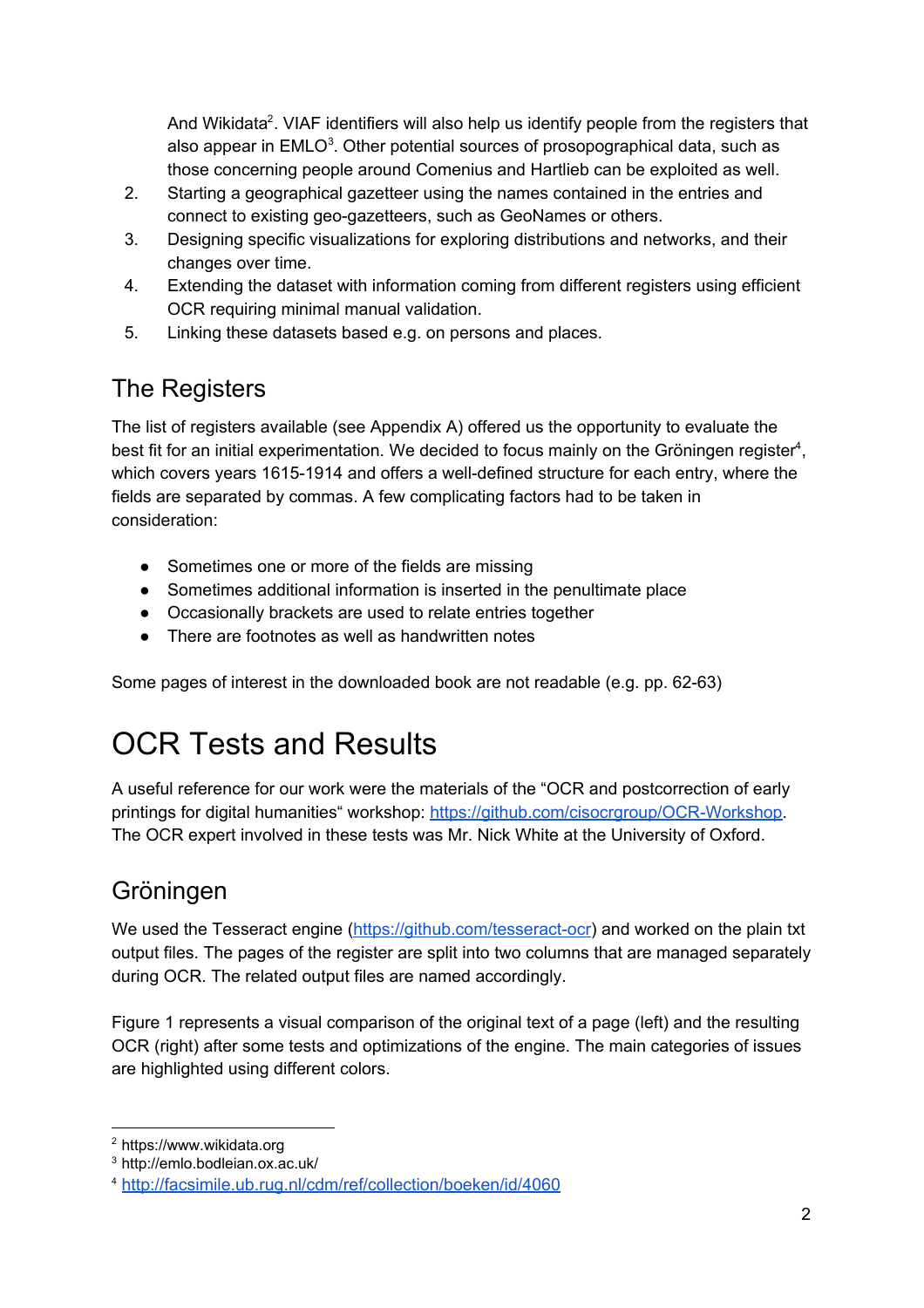

The most crucial problem was comma recognition, since commas are used to separate the different fields in each entry. Minor problems concern misrecognition of certain symbols (e.g "a" is sometimes misrecognized as "em"), wrong capitalization and issues with handwritten notes.

Without considering the issues with commas the engine was able to identify with a 100% accuracy 15 entries on a total of 26 (60%). The PDF of the register has also an embdedded OCR text. The date numbers are often recognised as a separate column and so are displayed separately to the lines of names, which would make associating the names with the dates impossible.

#### Manual correction

Manual correction of the pages for years 1617-1626 was also performed. Some problems such as comma recognition, the addition of "»", and common misspellings could be solved easily in semi-automated ways. Others, like those related to personal and place names took more time. On average, validating a page (2 columns) required 40-45 minutes. The goal of this activity was to create a ground-truth files to train neural network-based OCR engines (see next section).

The manually corrected file consist of 613 entries:

- Personal names
	- 601 unique
	- 12 repeated. Based on the dates they are probably homonyms.
- Origin
	- 321 unique place names
	- Most of the place names are variants or abbreviations: e.g. "Domo Groninganus","Gron.","Gronigiensis","natione Gronninganus", etc.
- Subject of study: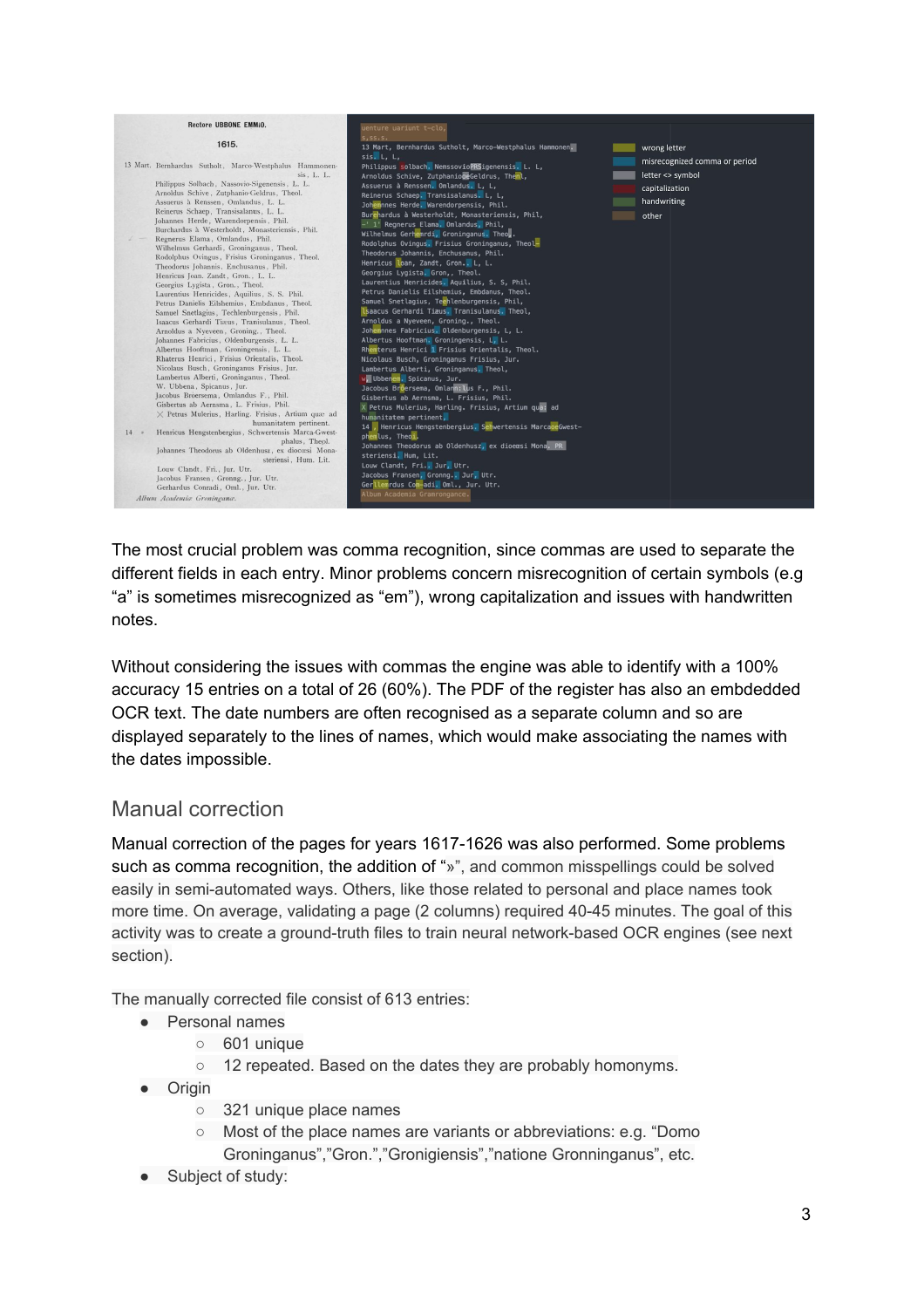- 18 unique names
- Different terminology can be used to identify the same general subject: e.g. "Humanitatis", "L. L.", "Litt." for Letters

### **Herborn**

The Herborn register was the object of a second set of tests. The font used in the text did not work well with Tesseract OCR, so we tried out Ocular, a newer neural network-based OCR engine. This approach will also likely be used for all the other registers, as it should generally provide better results, at the cost of more computing time (which is in general a price worth paying).

#### Ocular OCR

Ocular<sup>5</sup>, from the Berkeley NLP Group, needs to be trained for each register, which is a largely automatic process. It is very much a case of the more computer time we allot it, the better it gets. Therefore, it is important to do enough testing to find a sensible amount of time to allot to the training process. It looks like approximately one day will be about right.

Ocular is also quite slow in recognition, and will take about 1 day to OCR a whole register, once the training is in place. It takes significant computer resources, too, most importantly at least 64GB RAM. Using a shared computing cluster where we can specify resources needed would likely be the sensible way to go for this.

### OCRopus OCR

Another OCR engine which uses neural networks is called OCRopus<sup>6</sup>. It should offer broadly similar quality results to Ocular, though the training requires rather more human input. However if the OCR results are better the time investment beforehand may be worth it, versus manually correcting OCR errors. I haven't had time to test OCRopus on the registers yet, but it would definitely be worth doing.

#### Layouts

Complex layouts will need to be handled before running the OCR, as is the case with any OCR engine. This means anything which is not straightforward lines of text, so includes for example brackets incorporating multiple lines, columns. Generally the OCR of each part will need to be put back together, in some cases (as with footnotes) this will not be very straightforward. Both the splitting apart and re-integrating of the layout will be done with small custom scripts using the OpenCV image library, but a reasonable amount of human labour will be required, and they probably won't often be re-purposable by other registers.

<sup>5</sup> http://nlp.cs.berkeley.edu/projects/ocular.shtml

<sup>&</sup>lt;sup>6</sup> https://github.com/tmbdev/ocropy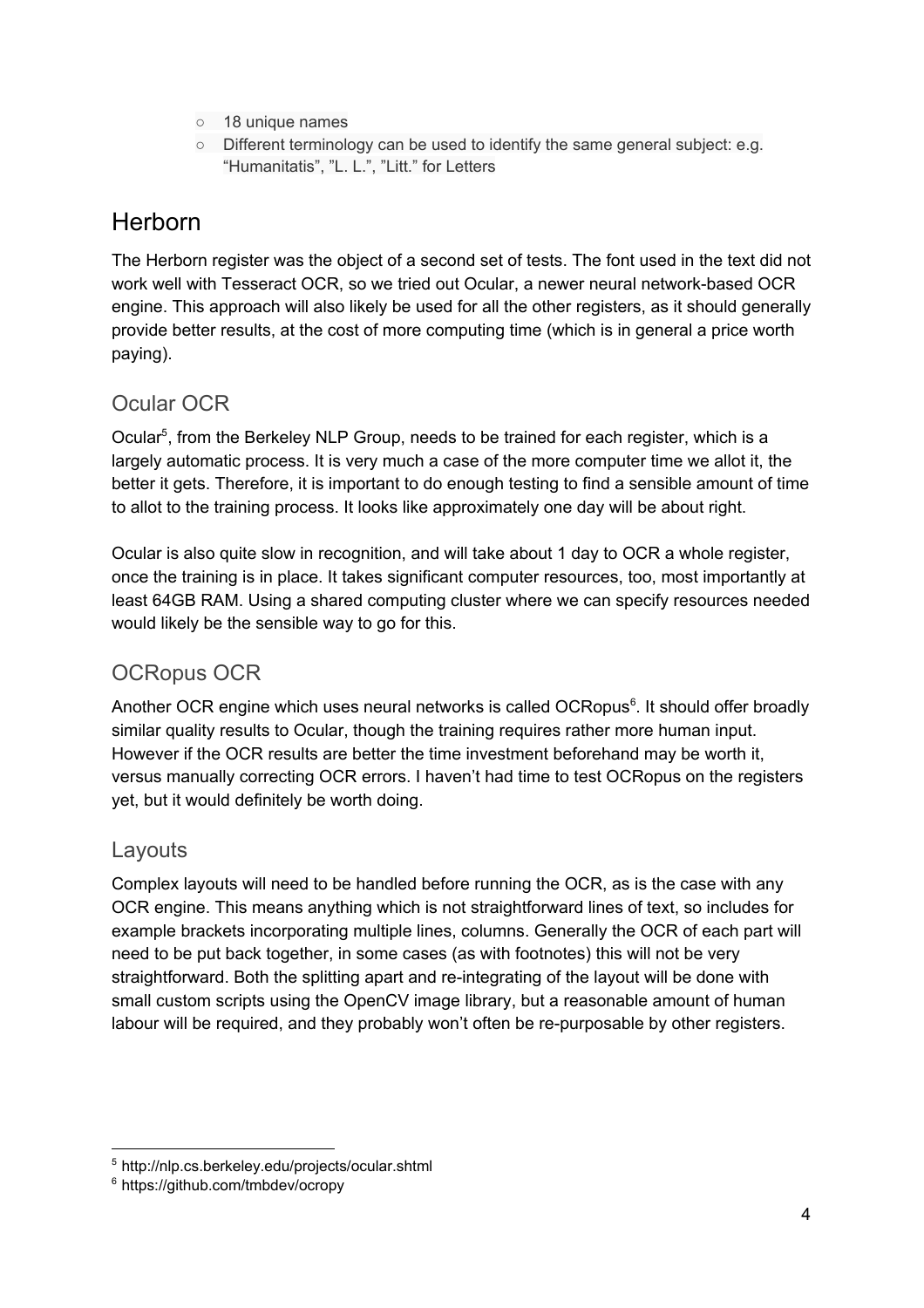#### **Comments**

The precision of the OCR of herborn is under evaluation, given the time needed to train the engines, optimize them, and get quality results.

At a general level, our tests already gave us useful estimates (Table 1) about the resources that could be reasonably needed when dealing with the complete set of registers.

| <b>Layout handling</b>       | Very dependent on register; 2-10 hours of work  |
|------------------------------|-------------------------------------------------|
| <b>OCR training</b>          | 1 day computer time, 15 minutes human labour    |
| <b>OCR</b> running           | 1 day computer time, 15 minutes human labour    |
| <b>Layout re-integration</b> | Very dependent on register; 0-4 hours of work   |
| <b>Manual correction</b>     | Very dependent on register; 4-24 hours of work? |

# Data transformation

We used this subset to data transformation and create a basic schema that could be used also for other registers in the project:

- Year
- Month
- Month normalized: transformed month names into numbers
- Day
- Day normalized: transformed single digits into 0-prefixed digits
- Name
- Origin (sometimes not present)
- Origin normalized: grouped variant names of the same places using clustering algorithms. E.g. "Gröningen" is the normalized version for "Domo Groninganus","Gron.","Gronigiensis","natione Gronninganus", etc. This would require further specialized work of a researcher with all the necessary knowledge of the geography of the years considered
- Subject (sometimes not present)
- Subject Normalized
- Notes

### Towards a geographical gazetteer for matriculation registers

Place names associated to each student come in a variety of forms:

- For the most part they are adjectives: e.g. "Frisius","Gronninganus","Westfalus", etc.
- There are both complete and abbreviated variants: e.g. "Amstel.","Amsteldamensis".
- There are different granularities ranging from single towns (e.g. "Amsteldamensis") to historical regions (e.g. "Bohemus").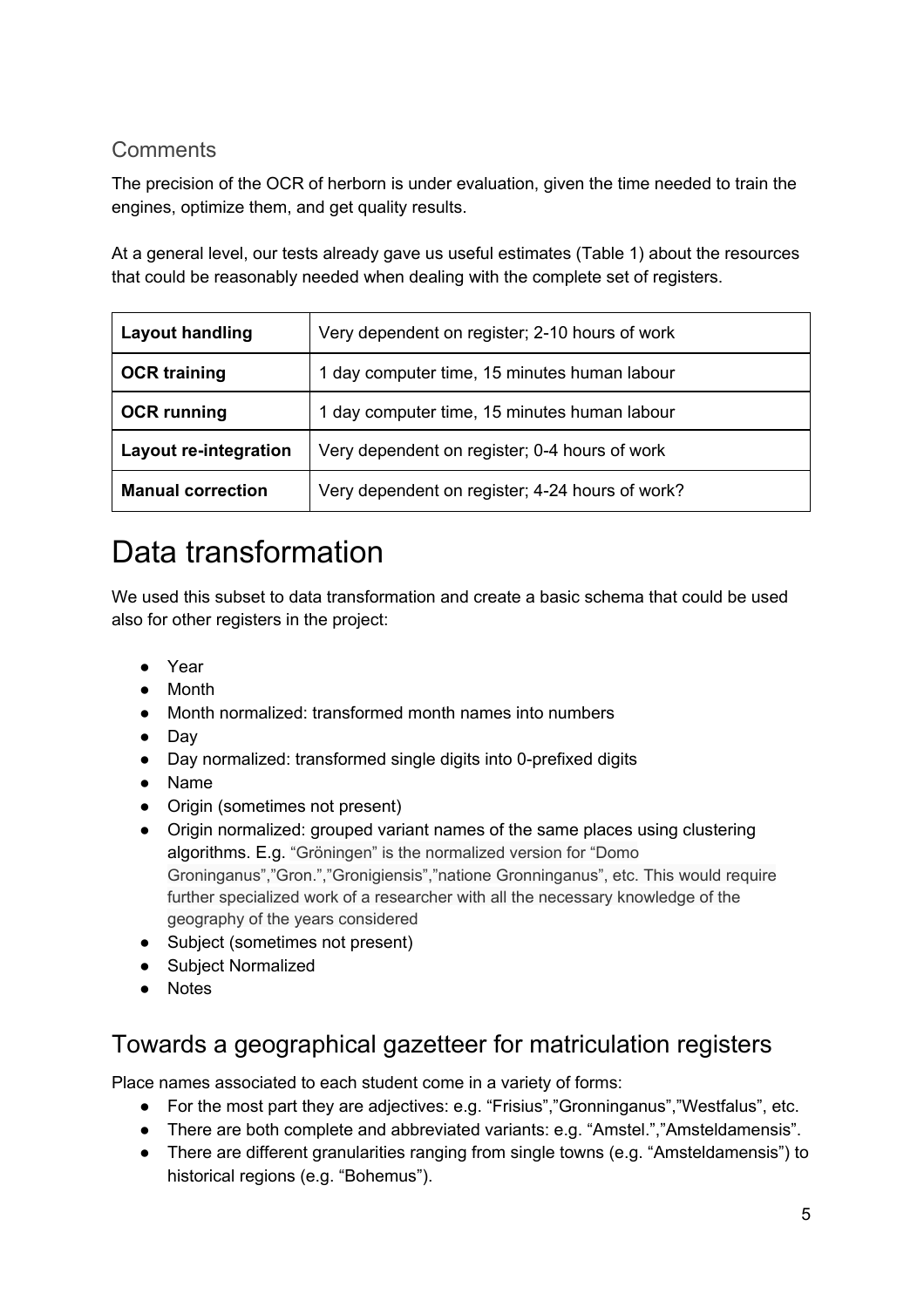- Within regions there could be additional specifications: e.g. "Frisius", "Frisius Orientalis","Frisius Occidentais", etc.
- There are vague indications: e.g. "ex Veteri Praefectura".

The historcial gazetter for the project will build on these names, and it will record all the meaningful attested variants of place names. No such gazetteer for this domain exists so far. We designed an draft of the schema for the gazzetteer:

- ID
- Normalized name in English
- Name in text (i.e. variant)
- Type: town, region, etc.
- Year attested: the years in which this particular variant is attested in association with a matriculation entry
- Latitude of a representative point
- Longitude of a representative point

The gazetteer could also be a useful resource for the transformation of OCR data from registers that e.g. do not provide separators in the entries.

We also evaluated some external reources supporting the identification of place names in Latin and providing additional related information. In particular:

- Orbis Latinus by Graesse: [http://www.columbia.edu/acis/ets/Graesse/contents.html.](http://www.columbia.edu/acis/ets/Graesse/contents.html)
	- A translation of the abbreviations and German words used by Graesse: <https://rbms.info/lpn/abbreviations-and-german-words-found-in-graesse/>.
- The Cerl Thesaurus: [https://thesaurus.cerl.org](https://thesaurus.cerl.org/).
- EMLO list of place names
- The Leiden matriculation register

# Visualizations

We used a list of 18 universities (mostly in Germany) that contains the absolute number of students who matriculated in each university during any given year from 1598 to 1662. Attached to every university for a particular year there are indications about the confession: Catholic, Lutheran, and Reformed/Calvinist. Minor anomalies (highlighted in the dataset) were ignored, but need to be kept track of for later inspection.

We explored possible ways of visualizing on interactive maps the data with the aim of creating proof of concepts and test interaction patterns quickly. For this we did not not program a custom system, but we used the Tableau<sup>7</sup> software.

We created four main visualizations:

1. Showing the distribution of confessions between the different universities and how they change over time.

<sup>7</sup> https://www.tableau.com/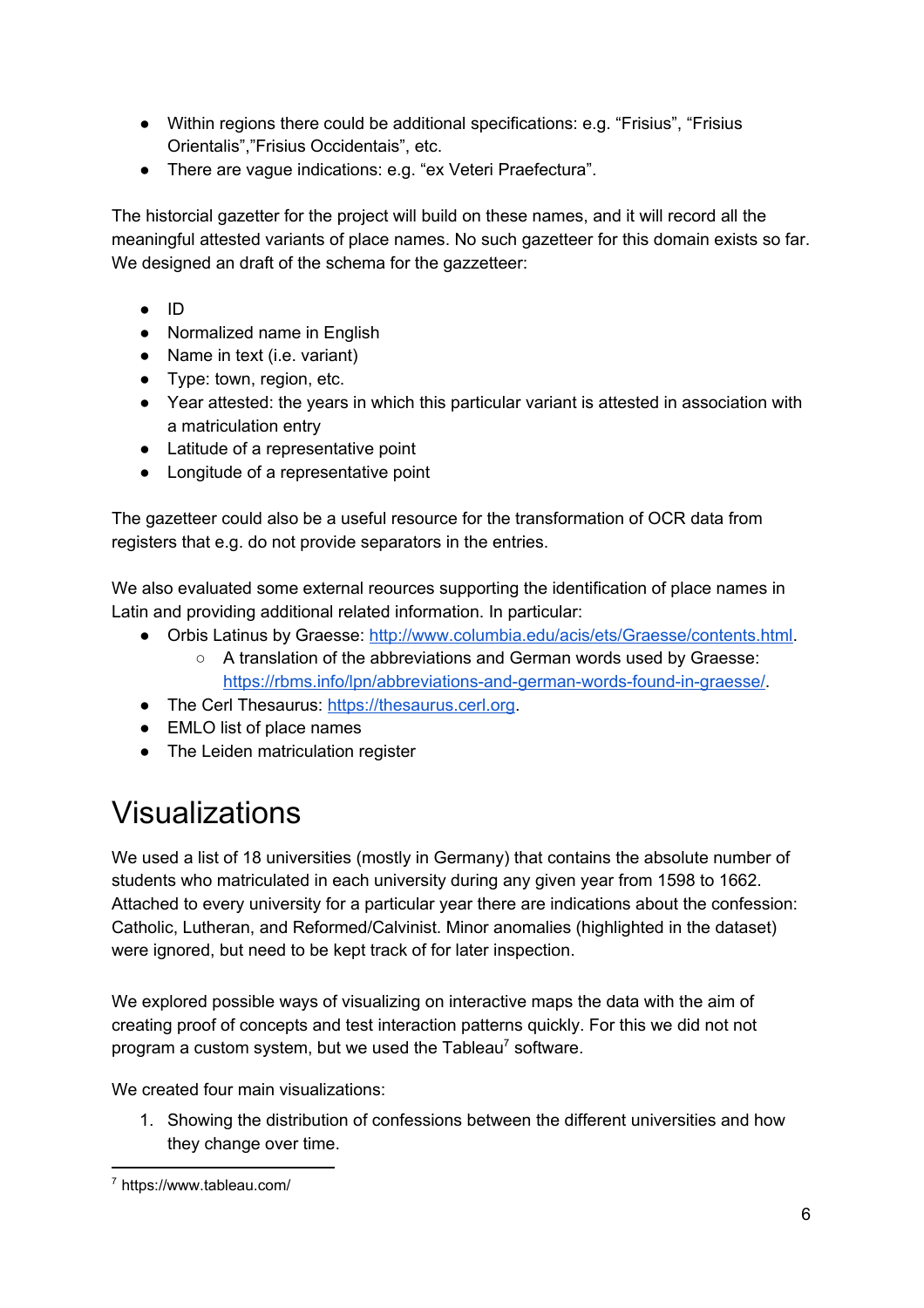- 2. Showing confessions, and the swell and shrink of the number of matriculations for each university with absolute values.
- 3. Showing confessions, and the swell and shrink of the number of matriculations for each university with normalized values (ratio). The ratio is defined as the number of matriculation for each year divided by the moving average for 3 years before that year.
- 4. Show swell and shrink as a percentage related to average matriculations in each university during the period 1616-1620 (that is, the period immediately before the Thirty Years' War began to affect matriculations rates), and creating bins to classify and style the symbols on the map accordingly:
	- Matriculations at that average for the period 1616-1620
	- Matriculations at 50% above that level
	- Matriculations at double the 1616-20 average
	- Matriculations at 50% below
	- Matriculations tending to 0%
	- At 0% of the figure for 1615-1620 the university's location are marked with a red 'X'

### **Dashboard**

The 4 visualizations together with the related metrics helped us design a dashboard combining meaningful data points, filters, and symbols.

The swell and shrink calculated according to the criteria for visualization 4 appeared to be the most interesting. We reviewed the previously-defined bins and identified the following groups:

- 1. Less than -100%
- 2. -100% to less than -50%
- 3. -50% to less than -10%
- 4. -10% to less than 10%
- 5. 10% to less than 50%
- 6. 50% to less than 100%
- 7. More than 100%

Since some universities start after the 1616-1620 timespan we use to determine average and percentages, the symbology for those would correspond automatically to that of group 7.

The dashboard includes a map together with a timeline and two additional visualizations representing the absolute number of matriculations for each university as well as the swell and shrink groups.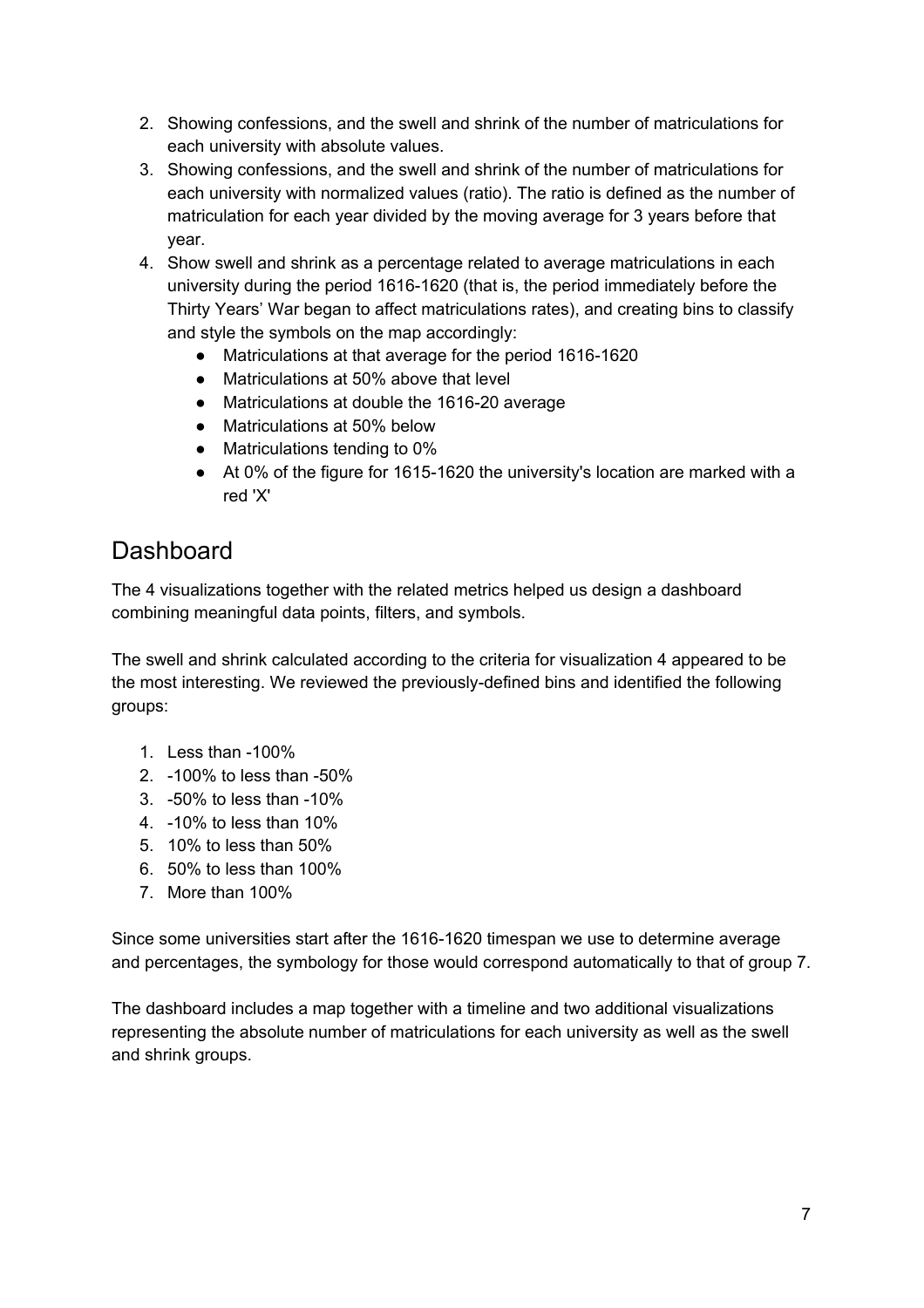#### European Universities (1598-1662)



The different components of the dashboard act as filters. Selecting one or more data points on one or more of them will update the dashboard accordingly. The screenshot below shows a selection of 5 universities from the "Matriculations and Confessions" view and 10 years from the "Confessions by Year Aggregated" view.



European Universities (1598-1662)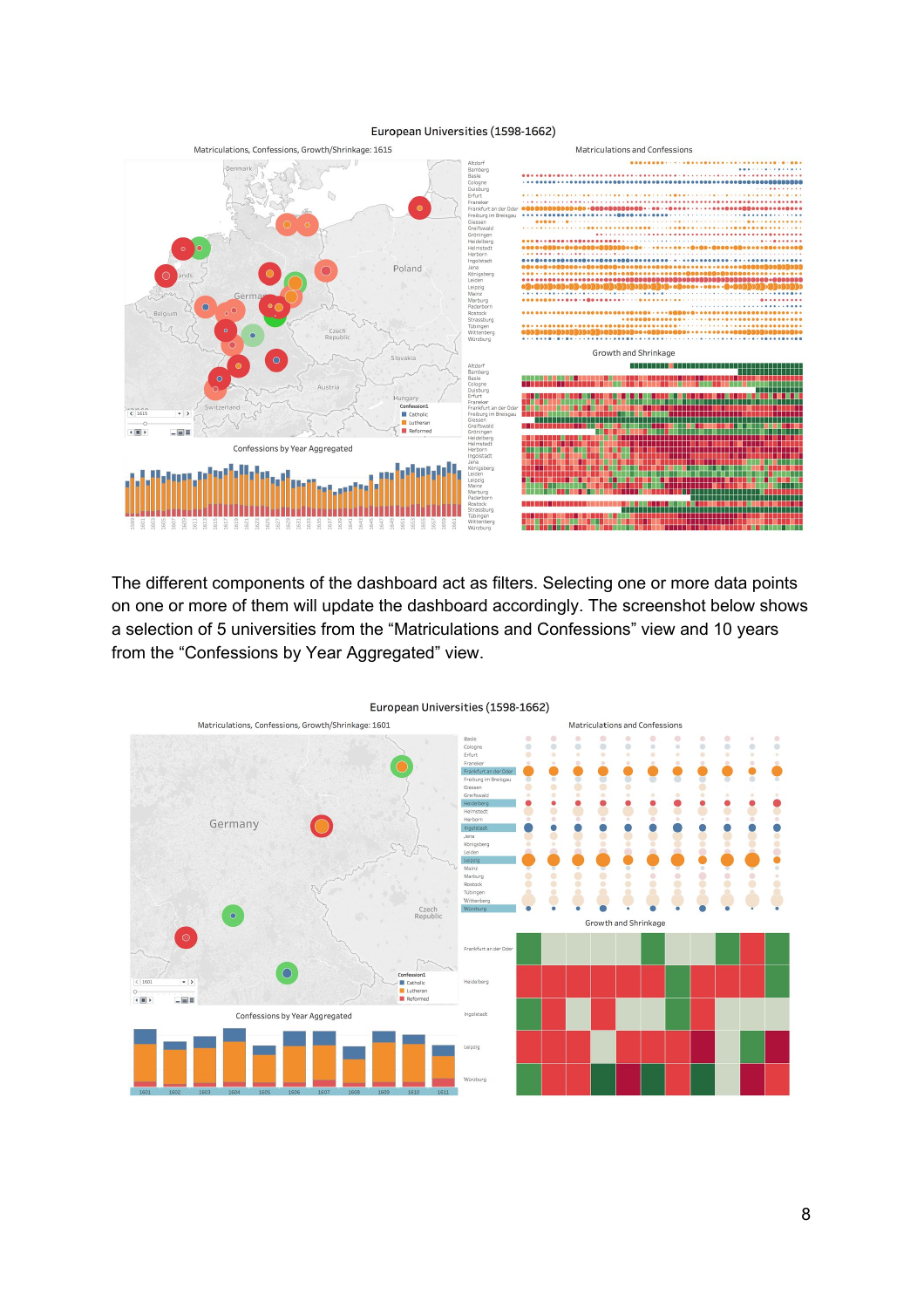# Appendix A: List of Registers

A valuable list of matriculation registers is available at[:](http://genwiki.genealogy.net/Universit%C3%A4tsmatrikel#Ver.C3.B6ffentlichungen) <http://genwiki.genealogy.net/Universit%C3%A4tsmatrikel#Ver.C3.B6ffentlichungen> Most of the ones we consider for the matriculation project have already been scanned and posted online.

### **Netherlands**

The Dutch registers are very simple in structure, and are a good place to begin.

- **Franeker**: not available: *Album studiosorum Academiae Franekerensis* (1968).
- **Groningen**: <http://facsimile.ub.rug.nl/cdm/ref/collection/boeken/id/4060> (see below)
- **Leiden**: <http://digital.ub.uni-duesseldorf.de/urn/urn:nbn:de:hbz:061:1-453594> an[d](https://babel.hathitrust.org/cgi/pt?id=mdp.39015028339888) [https://babel.hathitrust.org/cgi/pt?id=mdp.39015028339888.](https://babel.hathitrust.org/cgi/pt?id=mdp.39015028339888) This register has already been transformed into a database, which will be posted on the Huygens ING website (close partners in the COST Action).

## Germany

The registers of Heidelberg and Herborn contain much more information, and should be tackled later

- **Bremen**[:](http://brema.suub.uni-bremen.de/content/structure/70073) [http://brema.suub.uni-bremen.de/content/structure/70073.](http://brema.suub.uni-bremen.de/content/structure/70073) Includes data on subsequent studies of individual matriculants.
- **Heidelberg**: <http://www.ub.uni-heidelberg.de/helios/digi/unihdmatrikel.html>
- **Herborn**: <https://archive.org/details/verffentlichung01nassgoog>
- **Kassel**: <https://archive.org/stream/zeitschriftdesv10landgoog#page/n198/mode/1up> the register itself starts here[:](https://archive.org/stream/zeitschriftdesv10landgoog#page/n291/mode/1up) <https://archive.org/stream/zeitschriftdesv10landgoog#page/n291/mode/1up>.
- **Marburg**[:](http://www.uni-marburg.de/uniarchiv/studierende) <http://www.uni-marburg.de/uniarchiv/studierende> (simple entries)
- **Zerbst**: evidently digitized (and accessible in the US?): <https://catalog.hathitrust.org/Record/002203290>

# Switzerland

The registers for Basel, Bremen and Geneva include detailed information on the matriculants, including other universities in which they matriculated. This will be protected by copyright, but could be used to validate results obtained by other methods.

- **Basel**: digitized by Hathi Trust but not available. Iincludes data on subsequent studies of individual matriculants: <https://catalog.hathitrust.org/Record/000143701>
- **Geneva**: annotated edition still very much in copyright. Includes data on subsequent studies of individual matriculants: